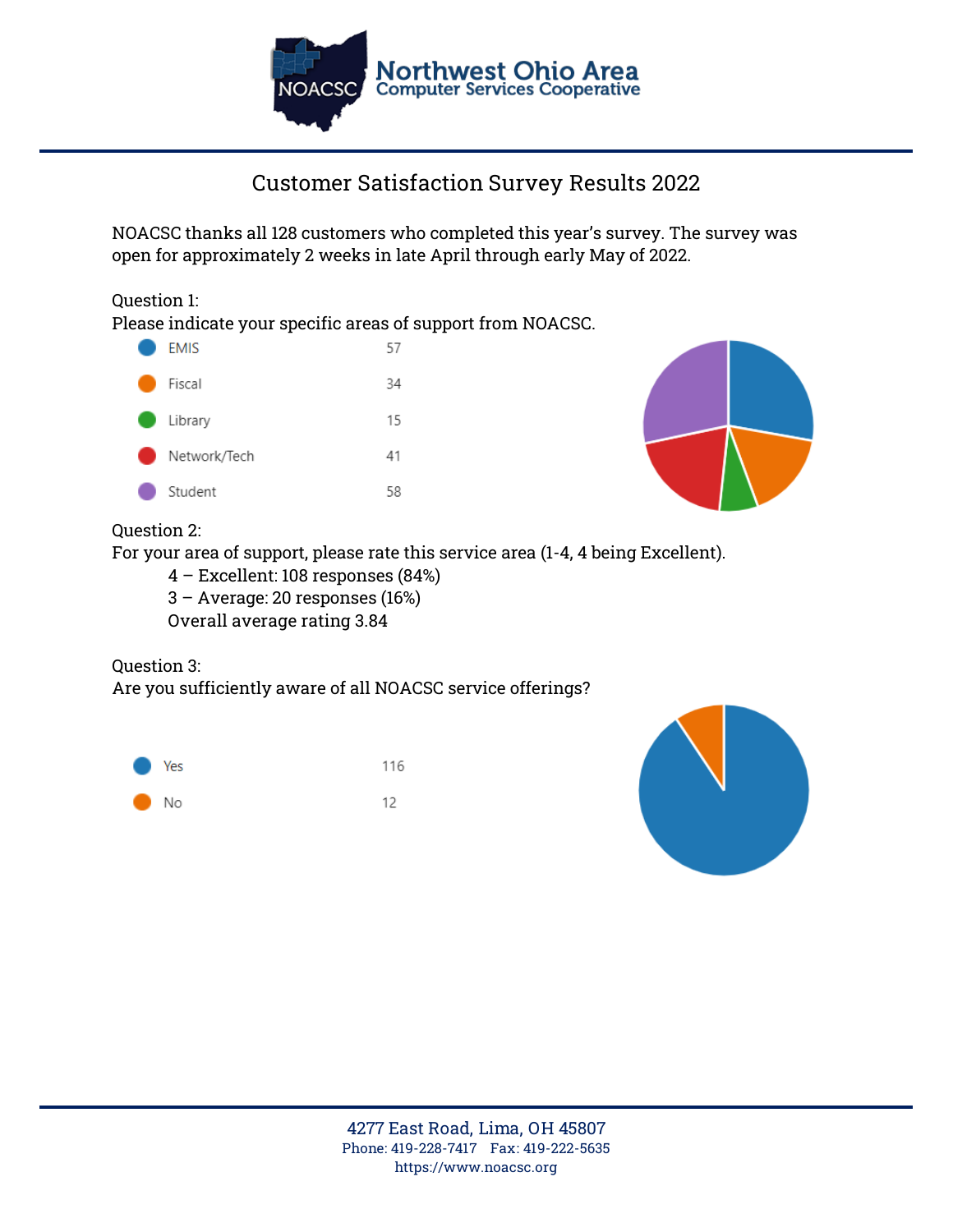

### Question 4:

Are you sufficiently aware of all NOACSC training opportunities?



117 11



## Question 6: How do you most often contact NOACSC when you need support?

- Submit a support request via e... 75
- Email an NOACSC staff member... 20
- Call NOACSC and use phone att... 6
- Call an NOACSC member directly 27



## Question 7:

The typical response times to tickets I submit (1-4, 4 being Excellent)

- 4 Excellent: 111 responses (87%)
- 3 Average: 16 responses (12%)
- 2 Below Average: 1 response (1%)
- **Overall average rating: 3.86**

## Question 8:

## What support options would you like to see NOACSC offer in the future?

Chat feature in ticketing system 33 Short YouTube training videos 38 More in-person training offerings 27 More online training offerings 30 Other 3